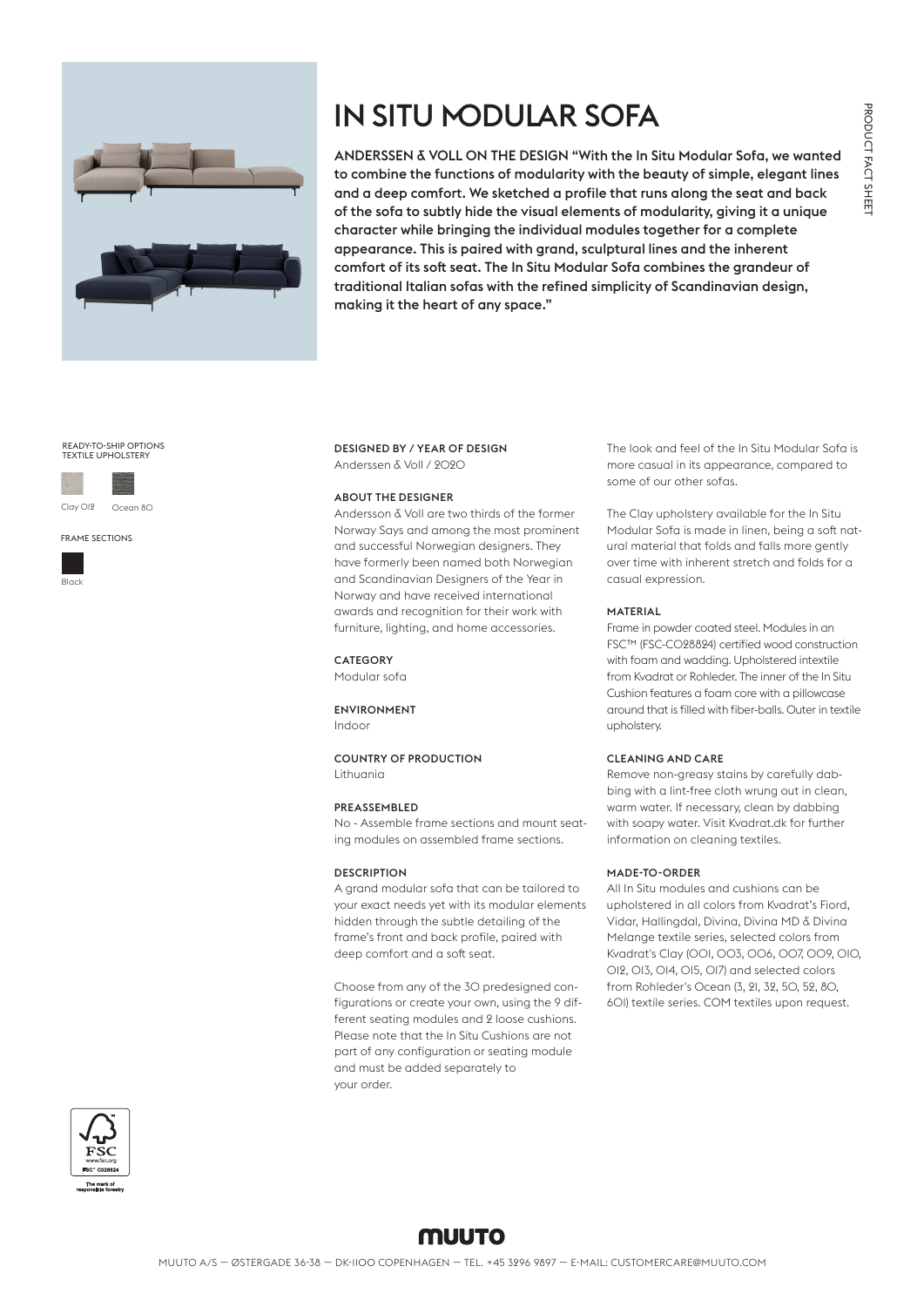# IN SITU MODULAR SOFA



| <b>TEXTILE USE FOR CUSTOMIZED UPHOLSTERY</b> |                              |
|----------------------------------------------|------------------------------|
| A8O                                          | Textile - 3,58 m / 3.92 yds. |
| B8O                                          | Textile - 3,58 m/ 3.92 yds.  |
| C8O                                          | Textile - 2,51 m / 2.74 yds. |
| D8O                                          | Textile - 1,46 m / 1.60 yds. |
| E98                                          | Textile - 3,61 m / 3.95 yds. |
| F98                                          | Textile - 2,54 m / 2.78 yds. |
| G98                                          | Textile - 2,54 m / 2.78 yds. |
| H98                                          | Textile - 4,52 m / 4.94 yds. |
| 198                                          | Textile - 4,52 m / 4.94 yds. |
| Cushion<br>70x50 cm<br>97.6"x19.7"           | Textile - 0,83 m / 0.91 yds. |
| Cushion<br>70x30 cm<br>27.6"xII.8"           | Textile - 0,8 m / 0.87 yds.  |

## TEST & CERTIFICATIONS

EU/US versions of the In Situ Modular Sofa that are upholstered with a large selection of Kvadrat textiles\* are tested to VOC CDPH 01350 and VOC Bifma X7.1.

FSC™️ (FSC-C028824) certified wood construction.

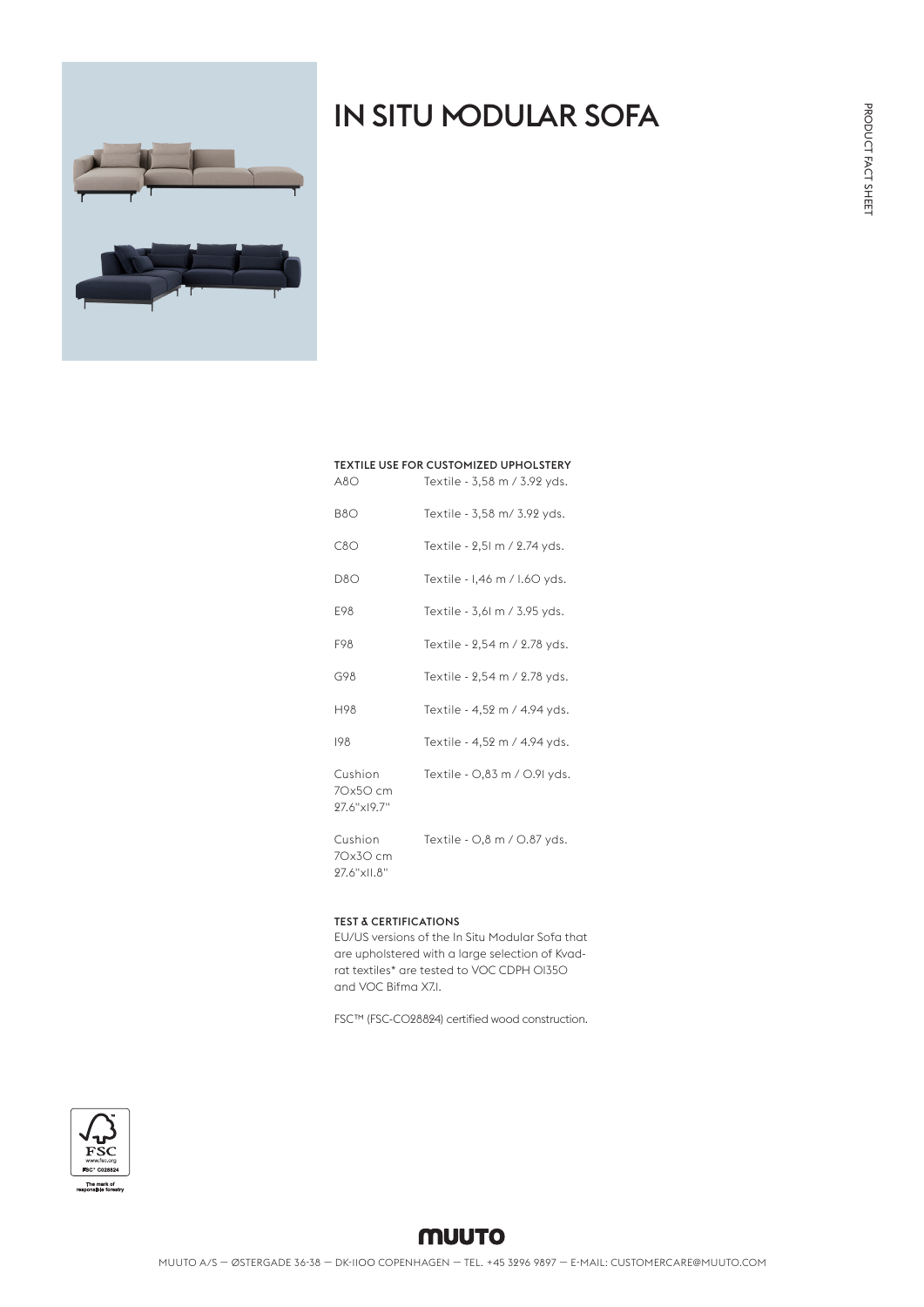SEATING MODULES

 $\overline{\phantom{0}}$ 

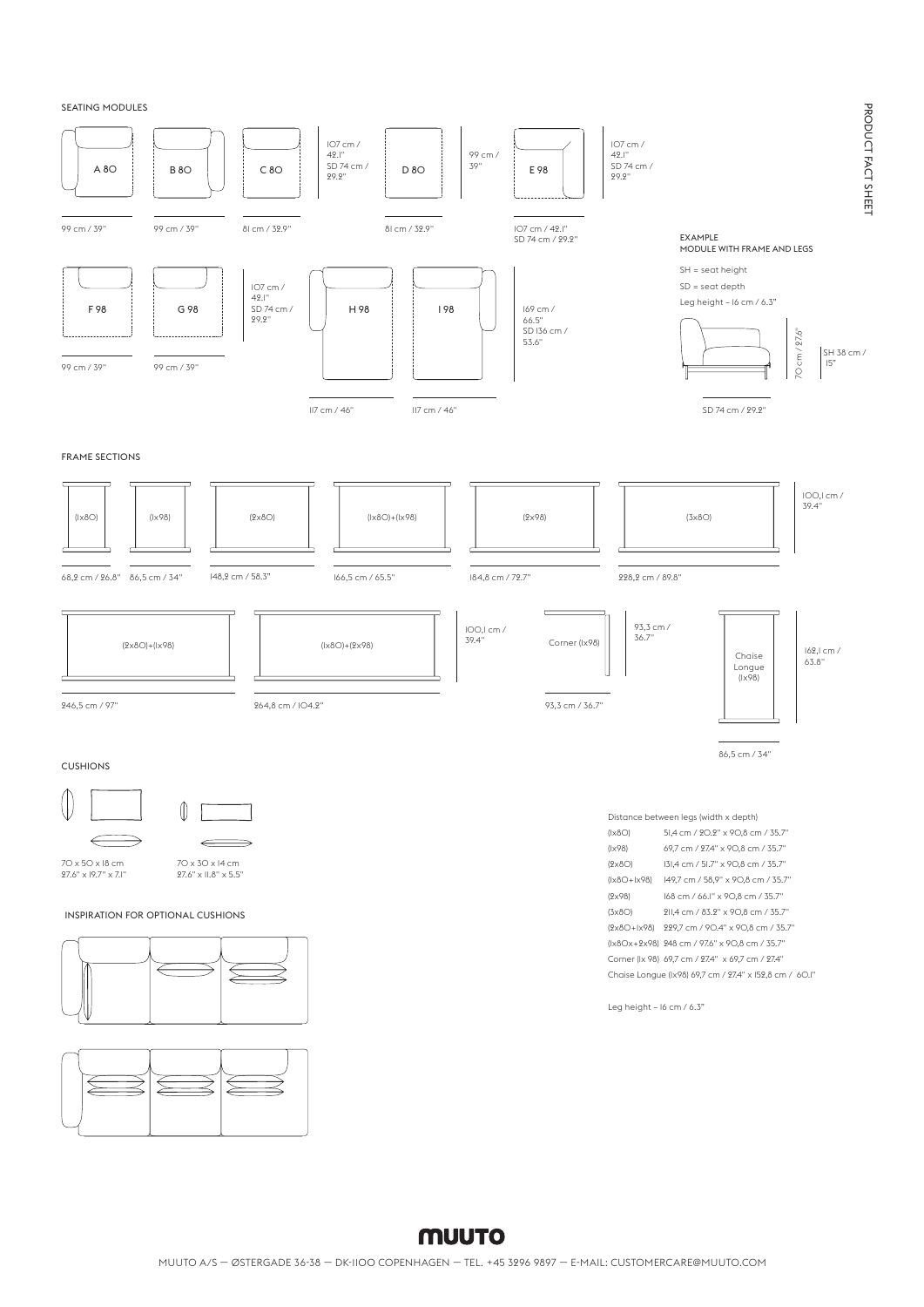#### IN SITU 2-SEATERS